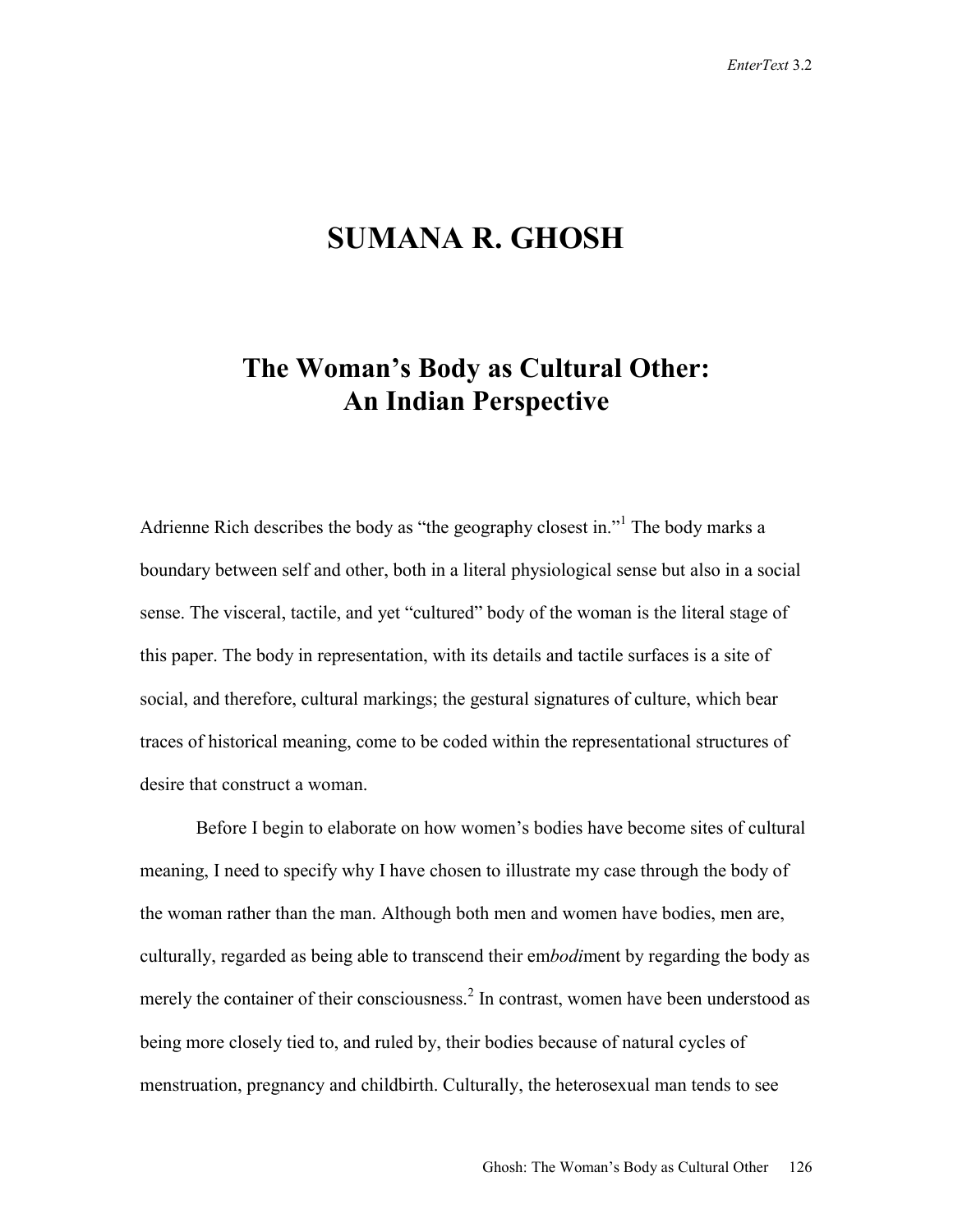"other" people who are not like himself only in relation to himself: "[h]e sees other identities only in terms of his own self-perception; he sees them as what I shall term his Other."<sup>3</sup> However, it is not only men who see women as their biological other. In my paper, using the epistemes of body theory, cultural studies, social geography, and, of course, the "lived experience," I propose to show how the woman's body with a shift in loci, is always a "cultural other." By performing an optical fragmentation, that is, by "dividing" the woman's body into separate significatory zones such as hair, back, feet, and complexion, I purport to show how these parts are constantly being othered in the visual/bodily imagination. This othering of corporeality comes across in the impossibility of cross-cultural translation.

There is no "natural" body, rather, the body is always "culturally mapped;" it never exists in a pure or uncoded state,  $4$  so that what essentialists "naturalise" or portray as "essence" is actually socially constructed difference. These differences are produced through material and social practices, discourses and systems of representation rather than biology.

Feet, innocent and seemingly unadorned with signification, provide us with the easiest example as a site of othering. If the Occident has revealed its fetish for the woman's legs (the *longer* the shank the better), the Orient (yes, the Indian subcontinent and the Far East) has its fetish for the size of the woman's feet (the *smaller* the better). The restriction of the size of the Chinese woman's feet is the stuff of a much-documented mythified reality.

In Bengal, the size of the woman's feet is inversely proportional to her worth as a good *grihini* (a housewife who can usher in prosperity). Medium-structured women with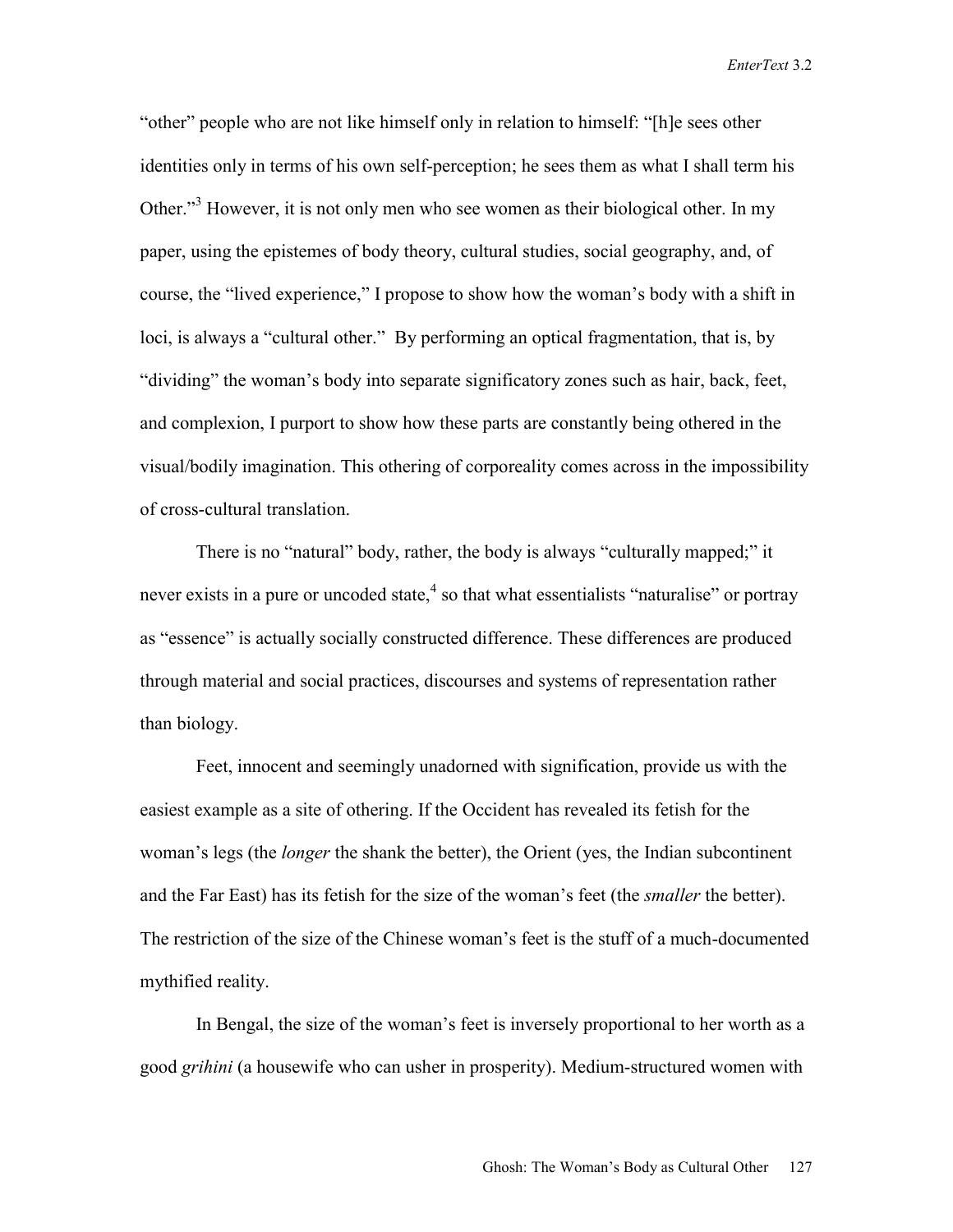small delicate feet are rewarded with the epithet *Lakshmishri / Lokshishri* in cultured corporeal-centred conversations (Lakshmi is the Goddess of wealth in Hindu mythology). Such is the Bengali's fascination with the woman's feet that on *Lakshmi Purnima* Night (a full moon night when the goddess Lakshmi is worshipped), women draw *alpana* (motifs) with rice-powder paste of the goddess's feet leading inwards into the household, heralding the prosperity of its inmates. Another variation of the myth is the figure of the *mechobhoot* (*bhoot* is ghost in Bengali) whose feet point backwards. This mythification of the woman's feet from ancient Indian culture finds its other in contemporary western culture's mythicisation of the white woman's legs (Marilyn Monroe's billowing skirt is the archetypal significatory shot of this fetish). This othering is present not just in terms of size, but rather the more important difference of loci: the feet versus the leg.

This othering also manifests itself in the *difference* of attire. While the western woman's slit skirt / capris / shorts ensures that the region below the thighs remains exposed, the Indian *sari* (a six-yard unstitched cloth worn with pleats), *ghagra* (or even the Japanese kimono) makes sure that only the feet can be seen, nothing above it. That is perhaps why the western stockings /socks have no parallel in the Indian culture of fashion.

The cultural othering of feet also comes across in the *bare feet* culture of India against the *covered feet* culture of the west. This is not just a matter of climatic difference (the tropical versus the temperate), but one of philosophy. A Hindu or Muslim will never pray to God with his slippers on (even touching a paper, a sign of the Goddess Saraswati, the goddess of learning, with the feet demands immediate redemption in the form of a *pronam*) while the Christian is perfectly comfortable singing his hymns to God with his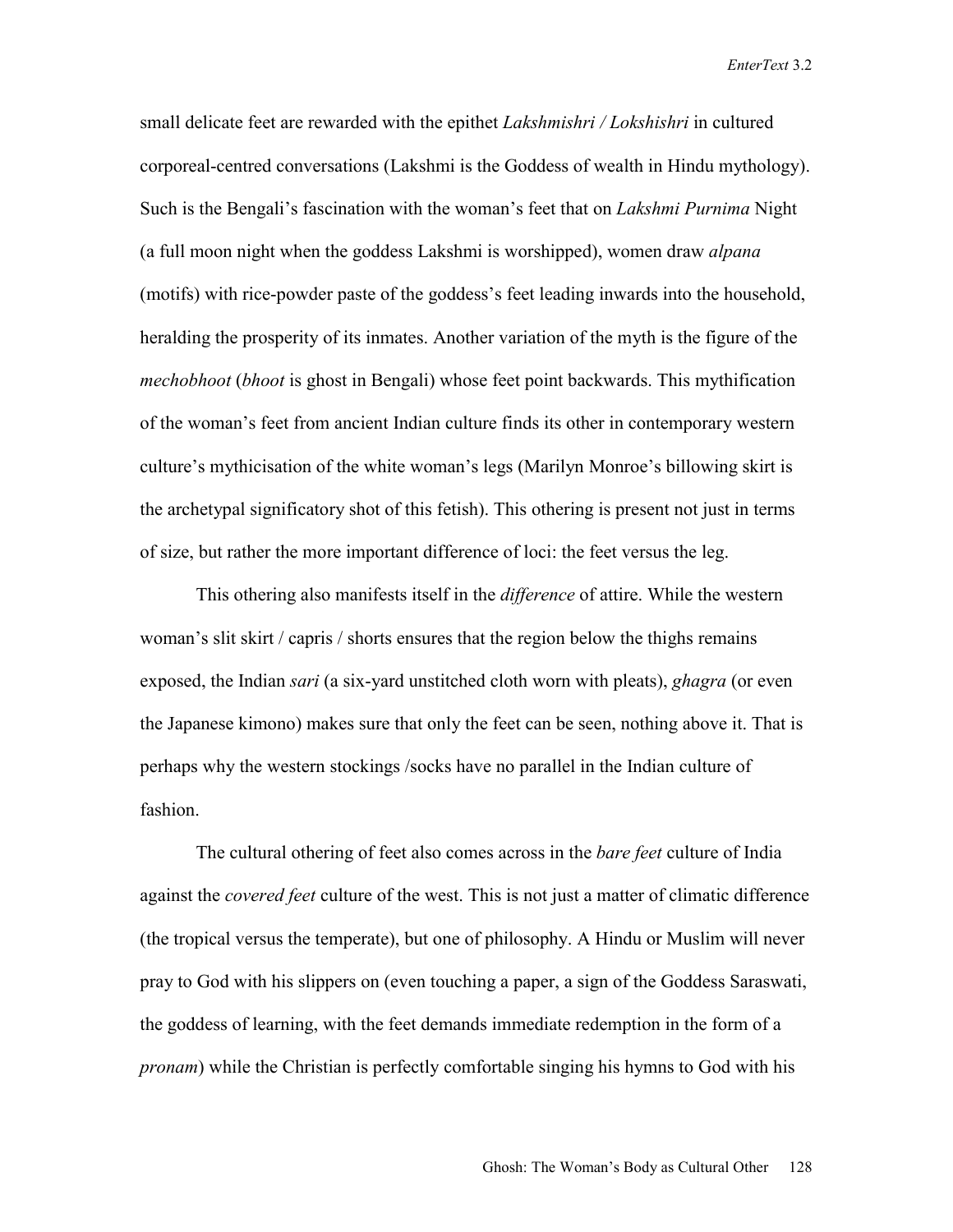shoes laced up. (There is an interesting historical anecdote that makes my point clearer: in 1911, an Indian team Mohun Bagan, played *foot*ball *barefoot* with an English team who were appropriately *boot*ed for the occasion. Indians take pride in the fact that Mohun Bagan went on to win the match and they add with evident pride, *bare feet*). The ancient Indian *khorom* (an entirely uncovered slipper with just a knob between the big toe and its neighbour) has given way to a slipper or the flip-flop while, in spite of many stylistic innovations, the western woman has retained the covered shoe for work, the sneakers/ sports shoes for the outdoors, and the tied-up shoe / variations of the Roman slippers for the evening out. The Indian woman will keep her feet uncovered to show off her *alta* (a red-coloured dye used to border the entire feet), anklet or *chutk*i (a toe ring). Such is the importance of the woman's feet in Hindu custom that when she enters her husband's house for the first time after marriage, she leaves impressions of her *alta-*smeared feet on a white sari. Even after a person's death, her feet are smeared with *alta* and the impression taken on paper, to be framed for remembrance later.

The hair is only too visible an example of how one culture is another's other. The hair worn short, in many ways seen as a kind of empowering statement in the west, an effort at equality, has a totally different connotation in India. If the "boys' cut" (as it is popularly called in India) is an act of choice for the empowered women (who might "wear the trousers" in the home) in the west or even the Indian elite today, for the Hindu woman (five decades back, and even now in the heart of rural India), the barbaric act of "raping the lock" after her husband's death was a standard practice, a conscious effort at de-beautification. There is a widely prevalent superstition in India that a woman who leaves her hair open in the evening and goes out of the house, finds a ghost trapped in her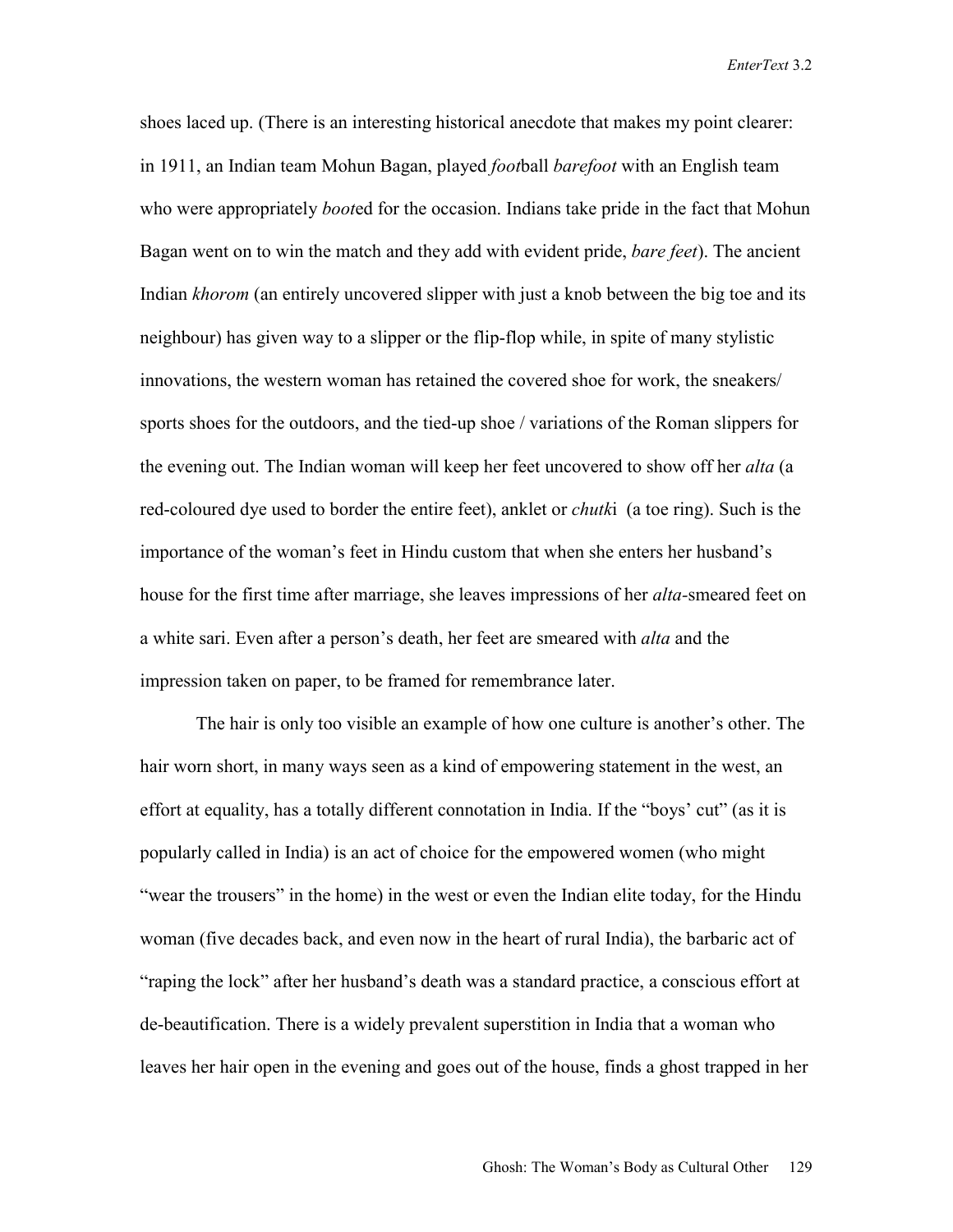hair. That the gender of the ghost is masculine/male is of course, indubitable. This process of cultural othering is best seen in the figure of the "resident alien" Gayatri Chakravorty Spivak, whose spiky hair might be a feminist statement in the first world academy, but is a "widow's cut" in India.

Not only this, the colour of the hair provides us with a wonderful example of how one culture is always making an effort to become that culture's other. Rapunzel, with her l-o-n-g raven-black tresses, is the archetypal figure of western culture's representation of its other. The Indian woman, with her black hair, will *henna* (a vegetable dye) her hair to make herself a blonde or redhead. Just as hair tries to become its own other (the straighthaired woman will "perm" her hair to make it wavy or curly while the curly-haired woman will use an iron to straighten hers), culture, too with time, often becomes its own other. The well-groomed time-consuming bun of the woman seen in the history of western art has its other in the woman who, more often than not, kept her hair loose as seen in Indian portraits of goddesses, in sculptures, or as depicted in literature. But contemporary times have seen a reversal, with the unkempt look (seen in the razor cut, the steps cut, the semi-mushroom cut) gaining currency in western fashion. In Indian myth and lore, this dialectic between the kempt and the unkempt look, between the mother and the seductress, manifests itself in the different figures of Lakshmi and Urvashi, analogous with the western Earth Mother and the Femme Fatale.

Even the back, almost without signification in western films and portraits, takes on very "different" contours in India. Unlike the permissive culture "there" which allows the "male" camera a peek (and even more) into the back's other, the front, with the lowest of neck lines, *et al*., the camera/artist here has only the canvas of the "back" on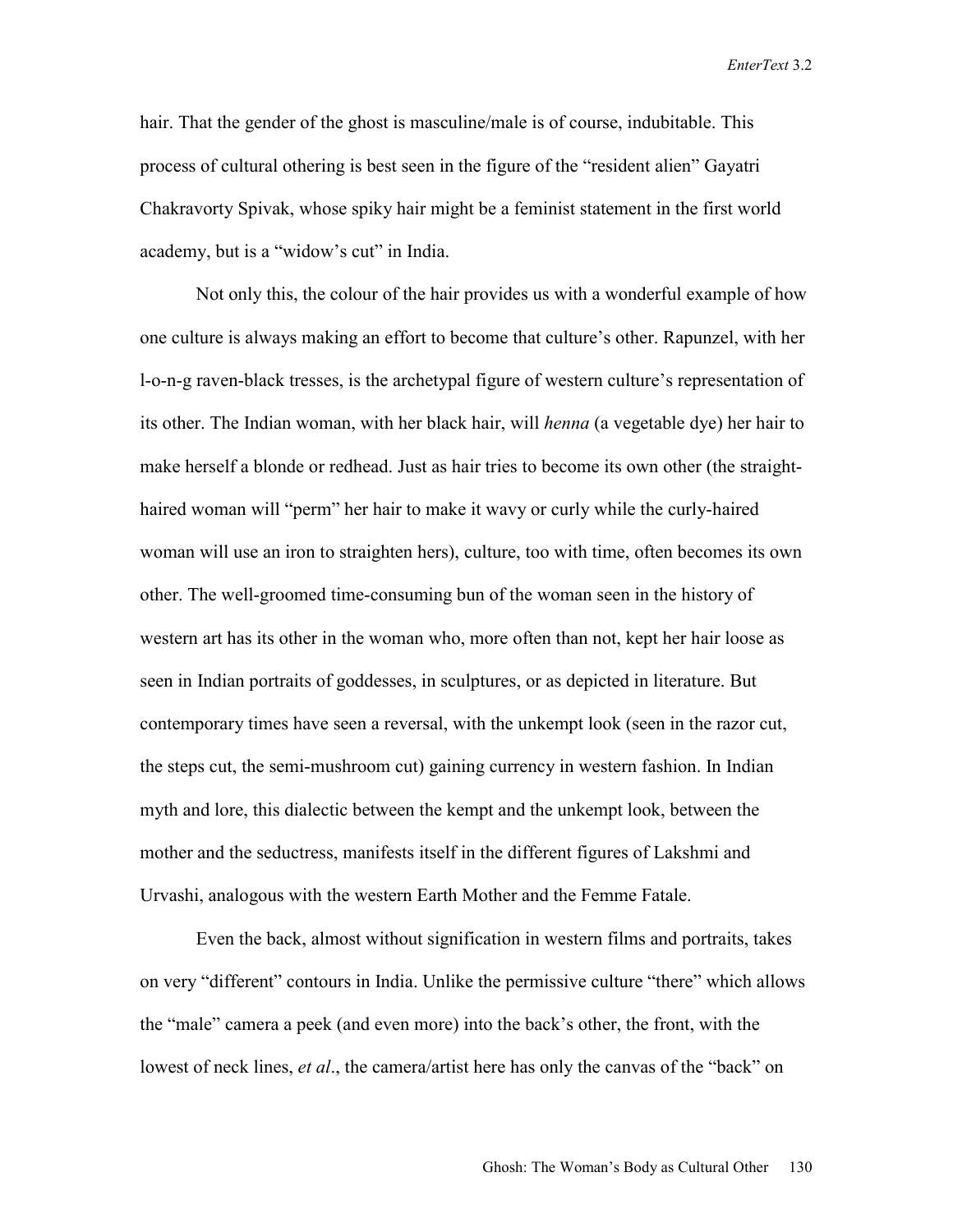which to script his desire, often using it as a proxy for the frontal grammatology. The erotics of the back are best reve(a)led in the cut of the draping fabric. Since the culture of fashion has been such that emphasis been placed on covering the organs associated with reproduction (right from the fig leaf to the bikini), the back has eluded Indian culture's censorious scissors. In doing so, the territory of the back has allowed the back-scoopedout garments like the *choli* to flourish in the Indian subcontinent.

The question of complexion constructs a unique parallelogram of othering. Matrimonial advertisements in India began with "fair," a quality to be advertised in a bride seeking a groom, and an essential quality that a groom desires in a bride. Richard Dyer notes, it is white women who have been positioned as the "apotheosis of desirability, all that a man could want, yet nothing that can be had, nor anything that a women can be."<sup>5</sup> For the brown Indian, the fair skin is the other, and (s) he will go to any length to "other" her complexion. Ayurvedic recipes of turmeric cream, sandalwood, coconut milk of ancient times have transmuted into the symbolically named Fair and Lovely, the largest selling cosmetic cream in India. The white-skinned westerner, on the other hand, who has so long used his complexion as a weapon for superiority amongst the "blacks," will also take the utmost trouble of acquiring the perfect suntan, to *become* the exotic other.

There is also the important difference of temporality that comes across in this negotiation of cultures and I can cite a paired analogy to make my point: the *mehendi*dyed design and the tattoo. Body art with the help of a vegetable dye *henna / mehendi* is an age-old practice in India (painting the palms of the bride with *henna* during marriage is a common custom). Usually in floral or geometric designs, *henna* body-art lasts barely

Ghosh: The Woman's Body as Cultural Other 131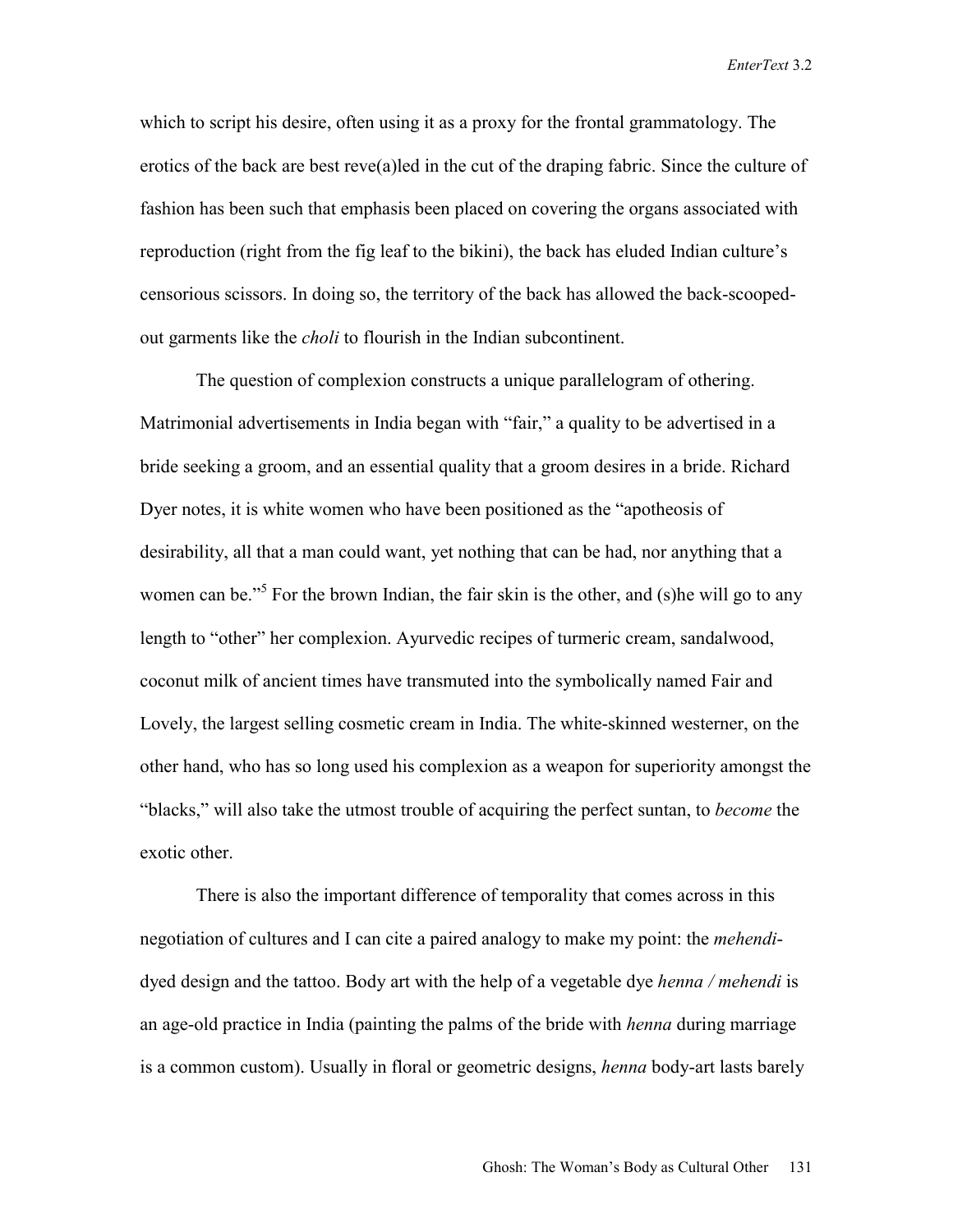beyond a fortnight. In contrast with the tattoo, it is cheaper, not painful at all, and impermanent. This major difference in cultures is evident in the varied traditions of art and culture: the oral tradition of the Vedas against the bound and preserved tradition of the book; the sculptures in the church as against the impermanent clay idols of the Hindu gods and goddesses immersed every year; the paintings in chapels against the wiped away *alpana* (motifs of chalk/rice powder) on the floor. There is also another difference: the *type* of design painted on the woman and the *loci* of the body art. In the case of *mehendi*, floral designs are painted on the palm or the feet; in the tattoo, the locus could be anything, from the belly to the bottom, and the designs are more individualistic: the beloved's name, the zodiac sign, a lucky sign, or a favourite mascot. In this difference of loci and designs, what comes across is a dialectical relation between the two cultures: the continuation of tradition (the locus and designs hardly change in *mehendi* body art) against the rich individuality available to the western woman (the locus and the design are her own choice).

There are also other examples of othering. The Hindu woman is forced to wear white to mourn her husband's death while the Christian woman chooses black as a colour of mourning. The former has to give up her *shankha, sindoor*, and *mangalsutra*, the signs of her marriage, after she becomes a widow, while her counterpart in the west can continue to wear her wedding ring forever.

Different discursive regimes produce different bodies. In analysing how women's bodies are marked with "social tattooing," I have tried to show how biology (the woman's body *per se*) is simply a raw material that is painted and operated upon by the